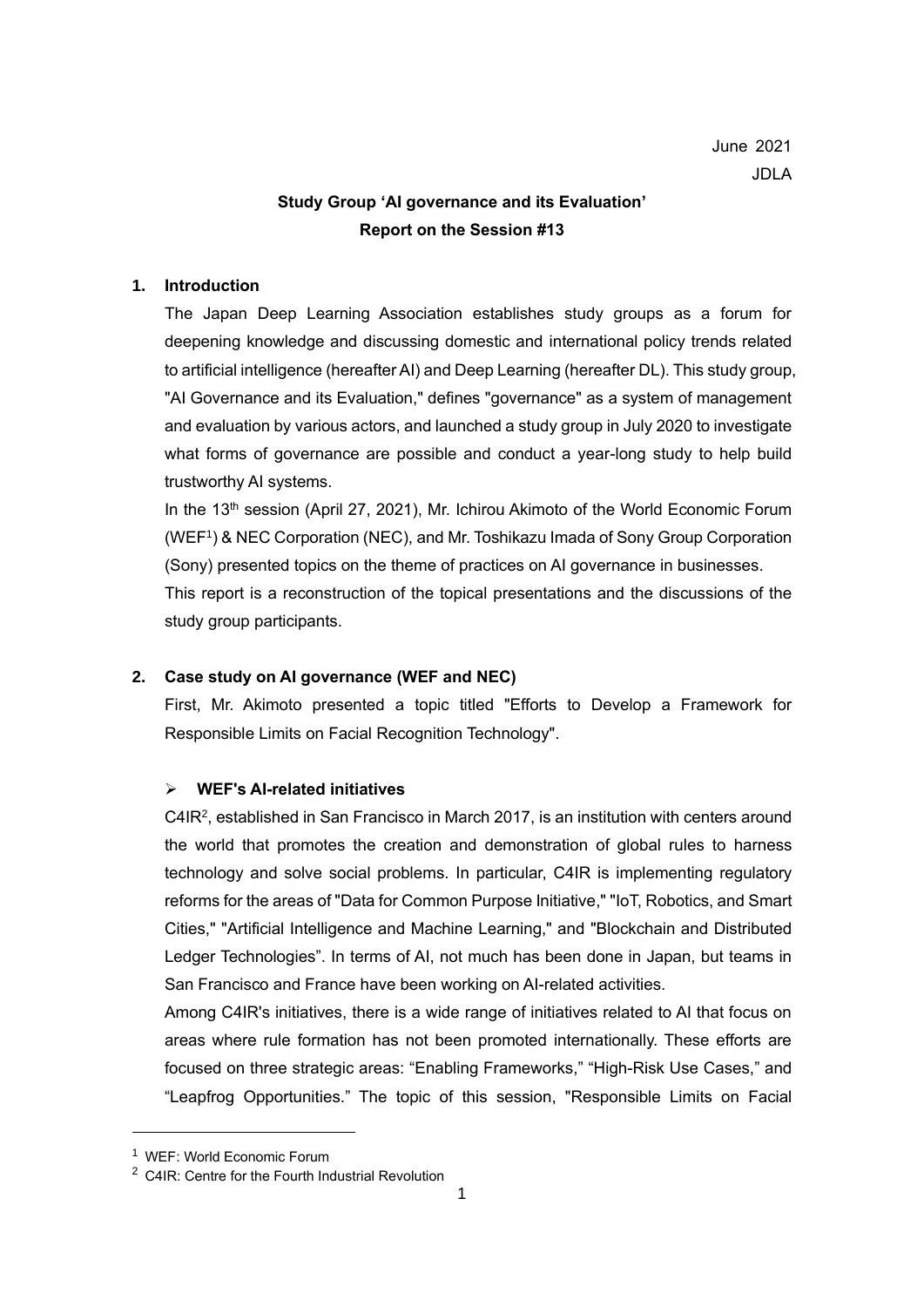Recognition Technology" (hereafter referred to as the "Facial Recognition Technology Guidelines"), is in the context of "High-Risk Use Cases". This guideline focuses on walkthrough management in airports, among other areas of facial recognition technology. This is because privacy is an issue that has been raised as airport security issues have become more important since  $9/11^3$ , and this guideline was drafted to address the privacy issues that arise in the context of security measures.

The Facial Recognition Technology Guidelines have been created in a step-by-step scheme, with the first and second versions of the white paper being published. The partners in the creation of the first version of the guidelines were Charles de Gaulle Airport in France, SNCF<sup>4</sup>, AFNOR<sup>5</sup>, and other companies. However, due to the global outbreak of COVID-19, the use case demonstration at an airport in France that was to have been conducted was abandoned. For this reason, Narita Airport, which had already decided to introduce facial recognition walk-through management in accordance with the guidelines of the Ministry of Land, Infrastructure, Transport and Tourism (MLIT), and NEC, which is providing the facial recognition technology, became partners in the verification experiment.

# ➢ **AI governance development by WEF**

The WEF has adopted a flow management style process (see Table 1) for the development of Facial Recognition Technology Guidelines in order to develop multistakeholder, consensus-building guidelines.

|   | Phase            | <b>Activities</b>                                      |
|---|------------------|--------------------------------------------------------|
| 1 | Scoping phase    | $\cdot$ Design the project plan.                       |
|   |                  | . Identify and engage with potential pilot             |
|   |                  | partmers.                                              |
| 2 | Drafting phase   | $\cdot$ Draft a white paper.                           |
| 3 | Testing phase    | $\cdot$ Test the implementability of the white paper   |
|   |                  | created in the Drafting phase on real cases.           |
|   |                  | $\cdot$ Revisd the white paper based on the validation |
|   |                  | results.                                               |
| 4 | Deployment phase | $\cdot$ Deploy the guidelines developed by using       |
|   |                  | webinars, ISO, and IEEE.                               |

**Table 1: Process for Developing Guidelines for Facial Recognition Technology**

<sup>&</sup>lt;sup>3</sup> The September 11, 2001 terrorist attacks on the United States

<sup>4</sup> SNCF (Société Nationale des Chemins de fer Français) : National Company of French Railways

<sup>5</sup> AFNOR (Association Française de Normalisation) : French Standardization Association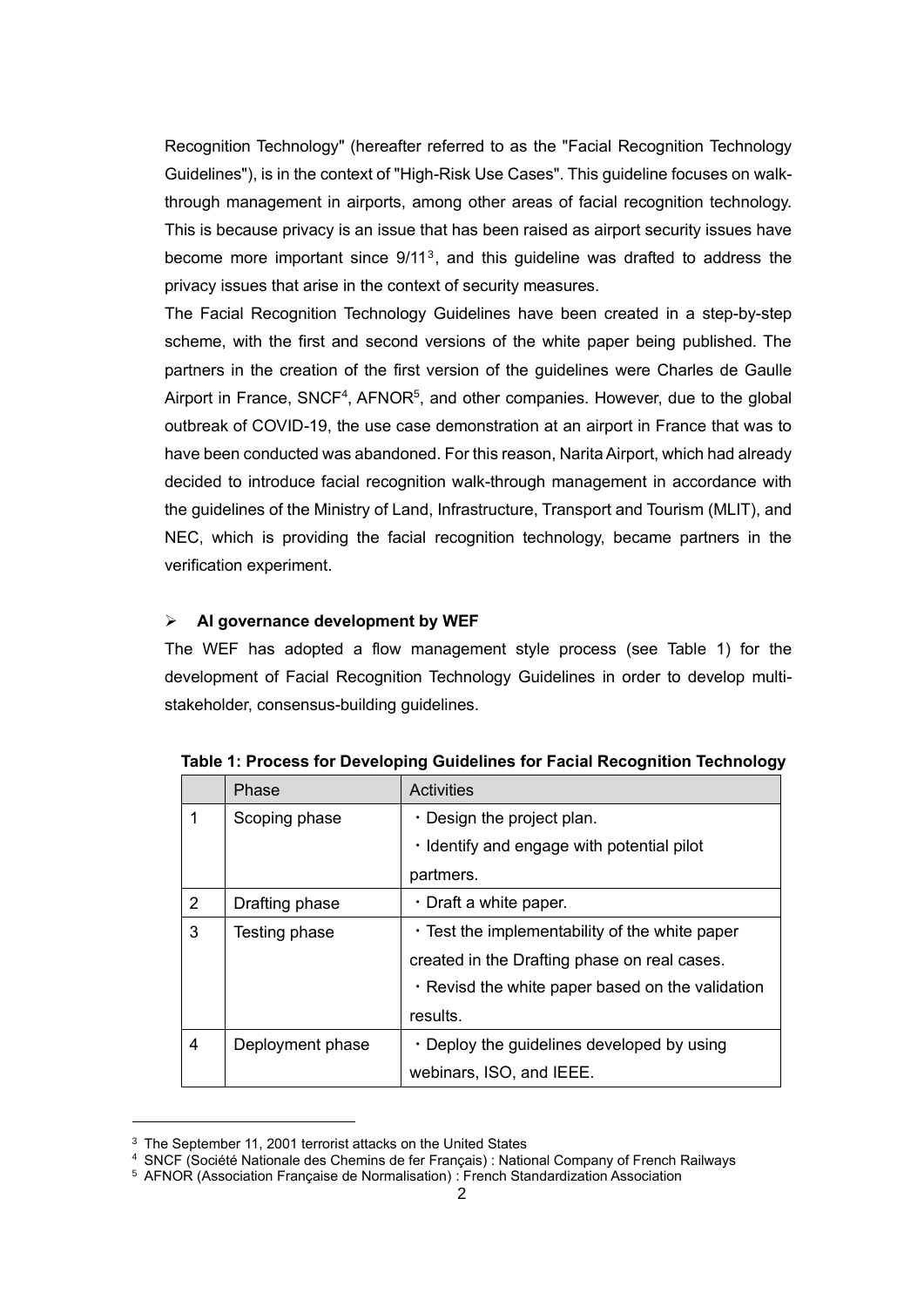In the current WEF, those who can contribute to the rule-making process take the lead in implementing the four phases mentioned above and formulating guidelines. If Japan wants to be involved in global rule making in the future, it is necessary for Japan to actively raise its hand and contribute to the process.

The methodology for the development of the framework consists of the following steps: 1. Definition of the events to be covered (Define step), 2. Best practices (Design step), 3. Check items called Assessment Questionnaires (Assess step), 4. Audit conducted by a third party organization (Validate step). Among these, Audit is a check by a third party organization to ensure that AI and system implementations are incorporaed correctly, and its importance of this check differs greatly between Japan and other countries. In Japan, the Audit process is not so important, and if the system operator acknowledges that the system is working properly, the operation is approved, but in other countries, the Audit must be conducted by a third party. No audit has been conducted on the The Facial Recognition Technology Guidelines developed this time, only the framework of what a third party organization will do upon Audit was announced.

#### ➢ **Testing phase example (Narita Airport use case)**

NEC and Narita Airport, which had already decided to demonstrate a facial recognition system for the Olympics, $6$  participated in the Testing phase of the quideline drafting flow to verify the white paper. As a result of this verification, the check items described in the white paper had to be revised. This is because the check items were not designed for a walk-through management case like Narita Airport at the time of the Drafting phase, and there were several items that became unnecessary when the actual verification was conducted at Narita Airport.<sup>7</sup> Therefore, the white paper at the beginning of the Testing phase for Narita Airport had 63 questionnaires in 11 categories, but at the end of the Testing phase, it was revised and published with 61 questionnaires in 10 categories. The guidelines are available in three languages (Japanese, English, and French), and will proceed to the Deployment phase using a webinar by the WEF.

<sup>&</sup>lt;sup>6</sup> <https://www.narita-airport.jp/jp/faceexpress/> (in Japanese) <https://www.narita-airport.jp/en/faceexpress/> (in English)

https://jpn.nec.com/safercities/transportation/fasttravel/narita.html

 $\frac{7}{7}$  The case study of Narita Airport deals with walk-through management, but there are still few examples of this in overseas airports. In many overseas countries, the model is that the acquired photos are retained by the airport, and the list of questionnairs was initially based on this model, and the right to delete photos was also included in the guidelines. However, in the Narita Airport model, the airport can only keep the photos for one day, and they cannot be taken out of the airport, so the user's right to delete the photos does not need to be considered. As a result, there were cases where questionnairs listed in the white paper were not valid in the Narita Airport model, leading to a reduction in the number of categories and items.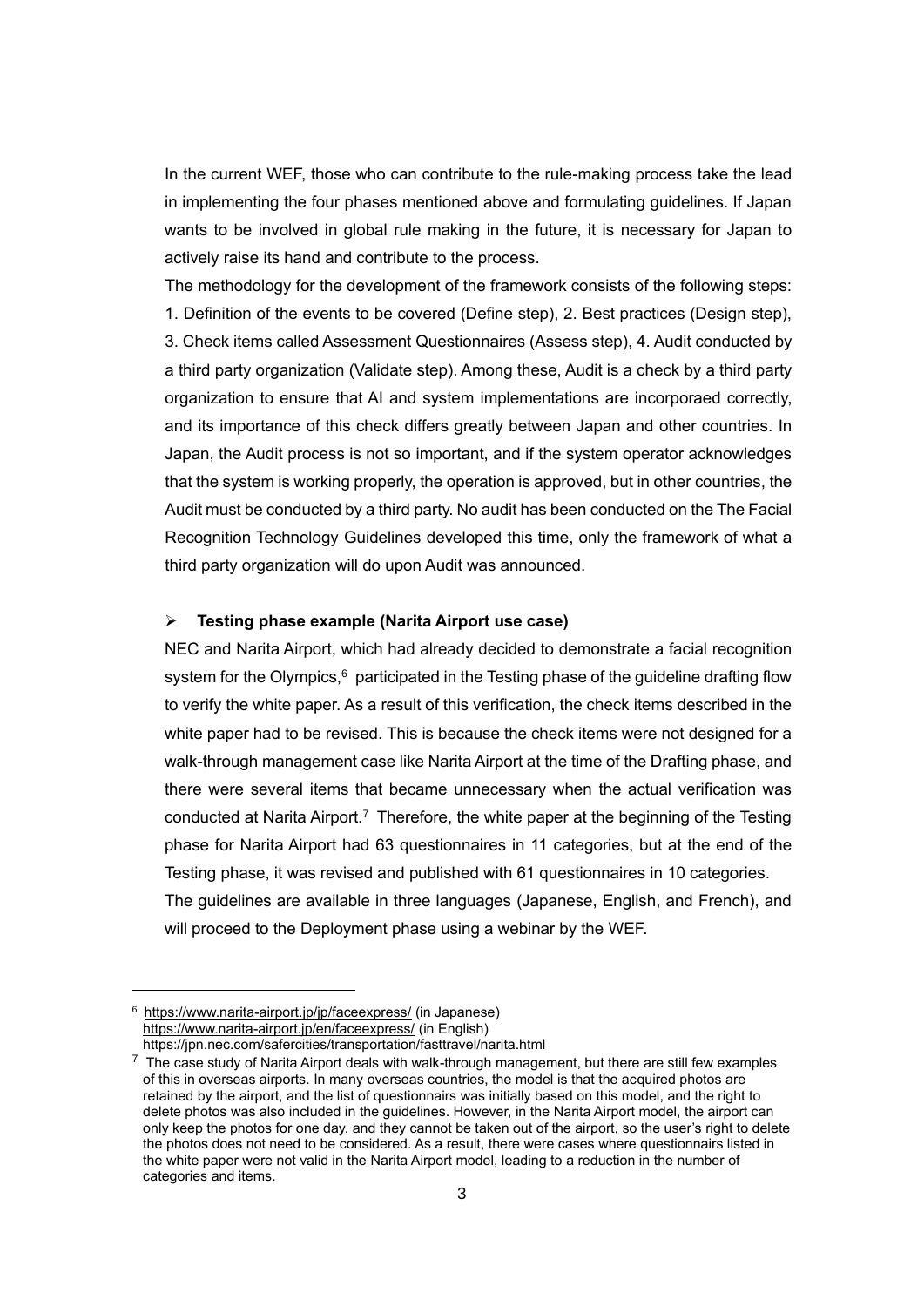### **3. Case study on AI governance (Sony)**

Next, Mr. Imada gave a presentation titled "Sony Group AI Ethics Activity".

### ➢ **Operation of Sony Group AI Ethics Guidelines**

The "Sony Group AI Ethics Guidelines" (hereafter "AI Guidelines") were released in September 2018 and updated in March 2019 in response to Sony's Purpose & Values. The AI Guidelines are based on Sony's ideal state based on its Founding Prospectus, Mission, Vision, and Sony Group Code of Conduct, and are consistent with external AIrelated guidelines and other reference materials. The AI Guidelines are structured based on Sony Code of Conduct, which states, "Compliance with laws and regulations, Sony's rules and policies, and honest and ethical business activities, and defines the purpose of AI usage by Sony as " Supporting Creative Life Styles and Building a Better Society." In working to fulfill its purpose, the company is committed to "fulfilling its responsibilities to society and building trust" as well as "providing trusted services" and "developing human resources and striving innovation in the age of AI" (see Figure 1).

### **Figure 1: Principles of the Guideline**



of AI and human resource

AI governance at Sony is led by the AI Ethics Committee. The AI Ethics Committee is composed of three layers (see Figure 2).

The Steering Committee consists of a chairperson appointed by the CEO and members appointed by the chairperson, with the CEO delegating authority to the chairperson, who reports to the CEO. Under the Steering Committee, there are working members and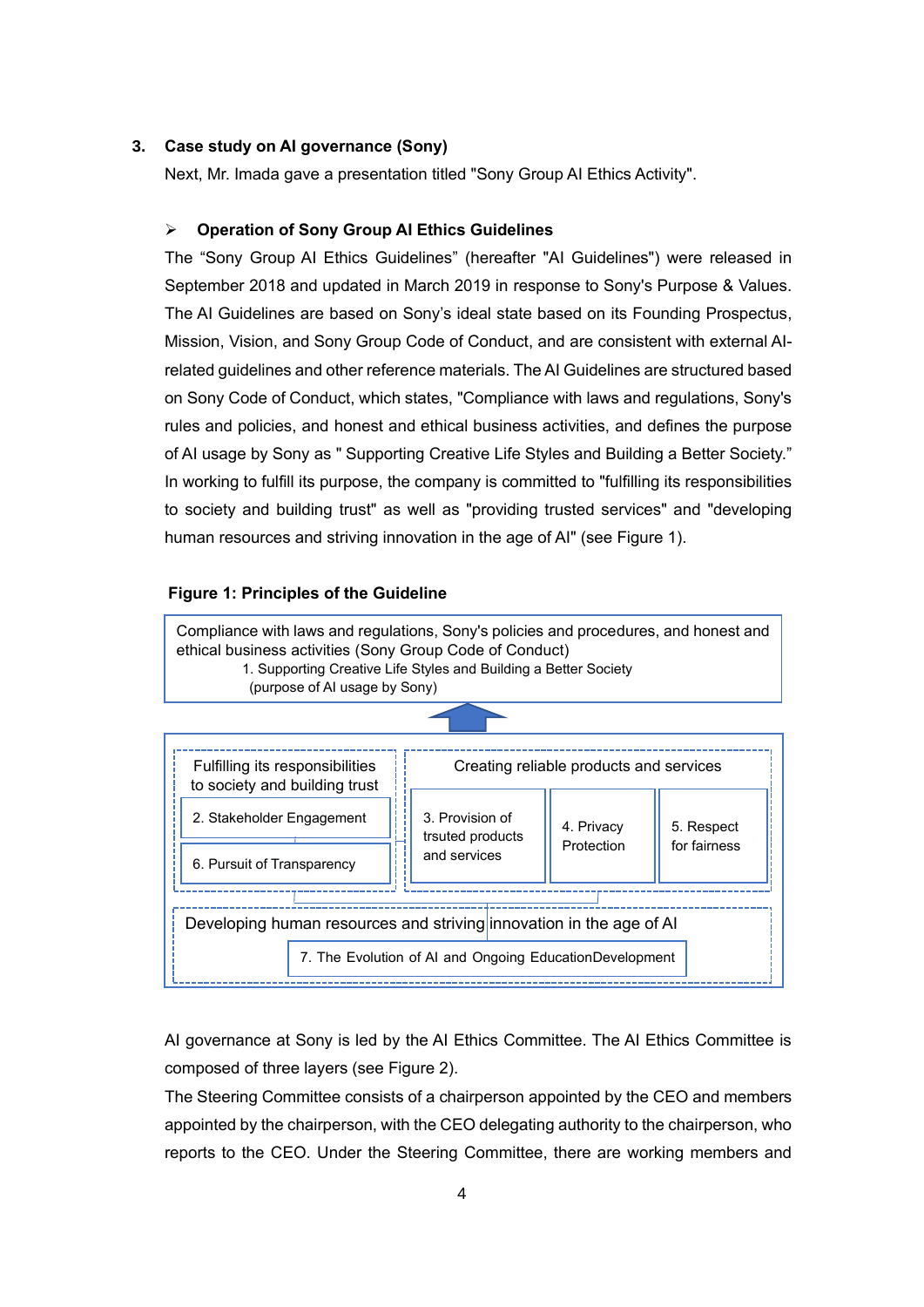working groups<sup>8</sup>, and measures are implemented for each business unit and indirect departments.



**Figure 2: Composition of the AI Ethics Committee**

One of the main AI governance initiatives within Sony is education and enlightment. First of all, Sony is distributing an eLearning course for Group employees on what AI ethics are, an outline of Sony Group AI Ethics Guidelines, and an outline of data compliance, in an effort to establish AI ethics. In addition, the company shares and disseminates information through its internal portal and holds lectures by experts in various fields to raise awareness, and also disseminates information through its corporate website<sup>9</sup> and external collaborations.

#### ➢ **Sony's Assessment**

Sony's assessments are based on the concept of AI Ethics by Design, identifies the risk of social criticism, lawsuits, and brand damage due to incidents that violate the principles set forth in the guidelines at an early stage, and provides a risk response plan and implementation. In addition, Sony's AI ethics assessment process has been developed along with internal documents and assessment tools that stipulate compliance with the AI Ethics Guidelines in the commercialization process of Sony's electronics products

<sup>&</sup>lt;sup>8</sup> Solve actual problems.

[https://www.sony.com/ja/SonyInfo/sony\\_ai/guidelines.html](https://www.sony.com/ja/SonyInfo/sony_ai/guidelines.html) (in Japanese) [https://www.sony.com/en/SonyInfo/sony\\_ai/guidelines.html](https://www.sony.com/en/SonyInfo/sony_ai/guidelines.html) (in English)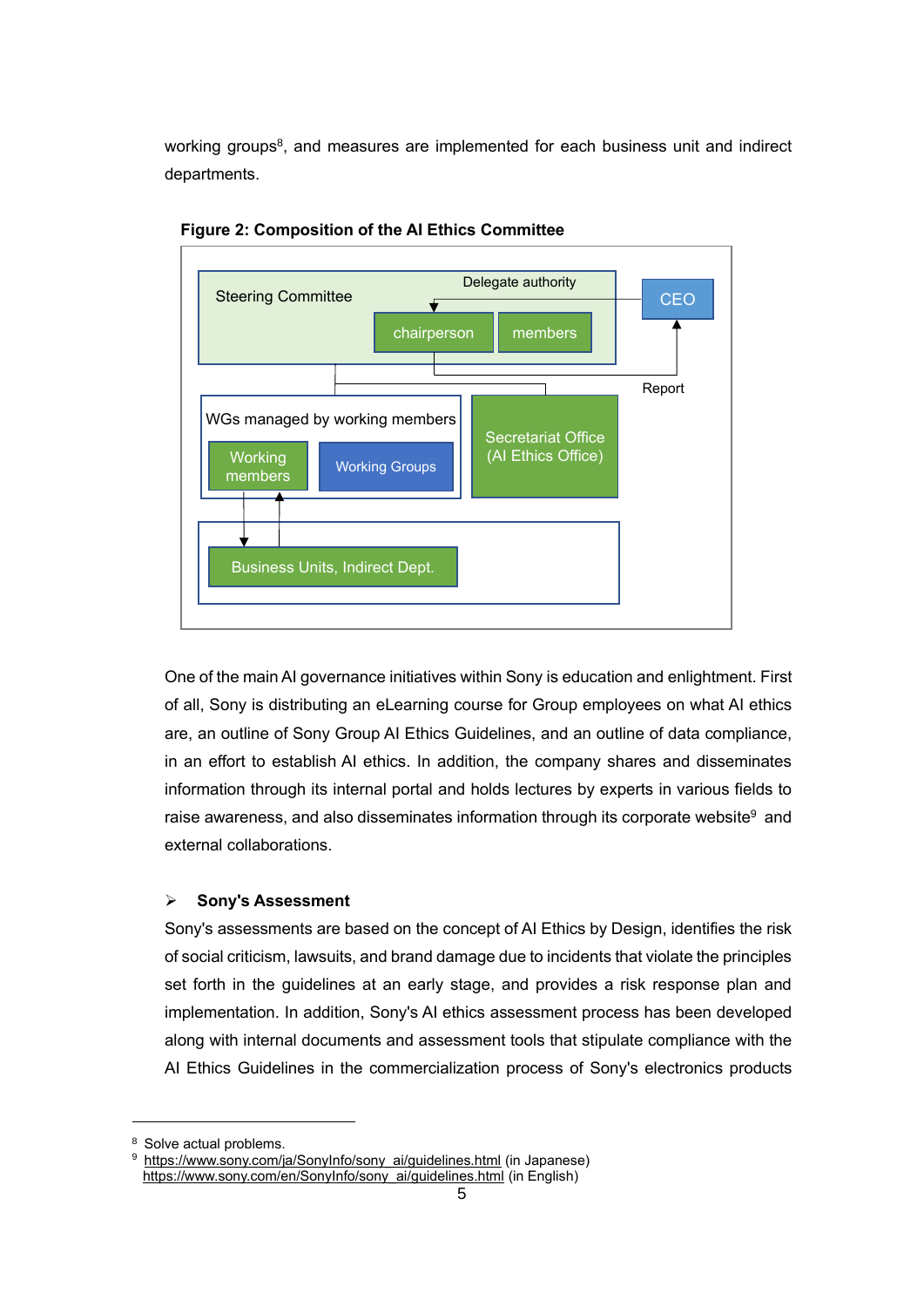and services. These ensure that AI ethics assessments are made in accordance with the policies of the Sony Group AI Ethics Guidelines in conjunction with Sony's existing rules and assessments.

The above-mentioned initiatives started with Sony's electronics business, and will be expanded to include financial and entertainment businesses in the future.

# **4. Discussion points in Question & Answer session**

In the 13th session, practices on AI governance in businesses were discussed. Based on the topics presented, the following questions and answers were raised.

# **Actual operation of the framework created by the WEF**

- Many of the check items in the white paper are not for vendors, but for actual users. Therefore, the checklist is based on the points to be considered when an airport actually introduces a facial recognition system.
- Generally, overseas, an audit by a third-party organization is conducted for the formulation of a framework. However, in this case, due to the impact of COVID-19, no audit by a third-party organization has been conducted, and the report only describes how the audit will be conducted. Therefore, this initiative is only at the stage where an Audit mechanism for the framework has been created. There are many significant differences between the model of facial recognition implemented at Narita Airport and the models currently in use at overseas airports, and it is expected that the Audit mechanism will be brushed up through the release of the second and third versions in the future.

### **Scope of the assessment**

- As for the perspectives to be dealt with in the WEF check items, the scope will be determined in the Scoping phase and actually materialized in the Drafting phase. As for the technical aspects, the indicators set by  $NIST^{10}$ , which conducted the verification of NEC's AI, are relevant.
- $\checkmark$  Since Sony is currently unable to conduct assessments for all AI ethics assessment subjects, it is in the process of prioritizing them based on appropriate risk assessment and implementing them sequentially on a pilot basis.

### **Governance from the perspective of an AI developer at Sony**

 $\checkmark$  It is necessary to present to users what the risks are in the form of a Transparency Report. It is also necessary to update the report when updates are made to AI as

<sup>10</sup> NIST: National Institute of Standards and Technology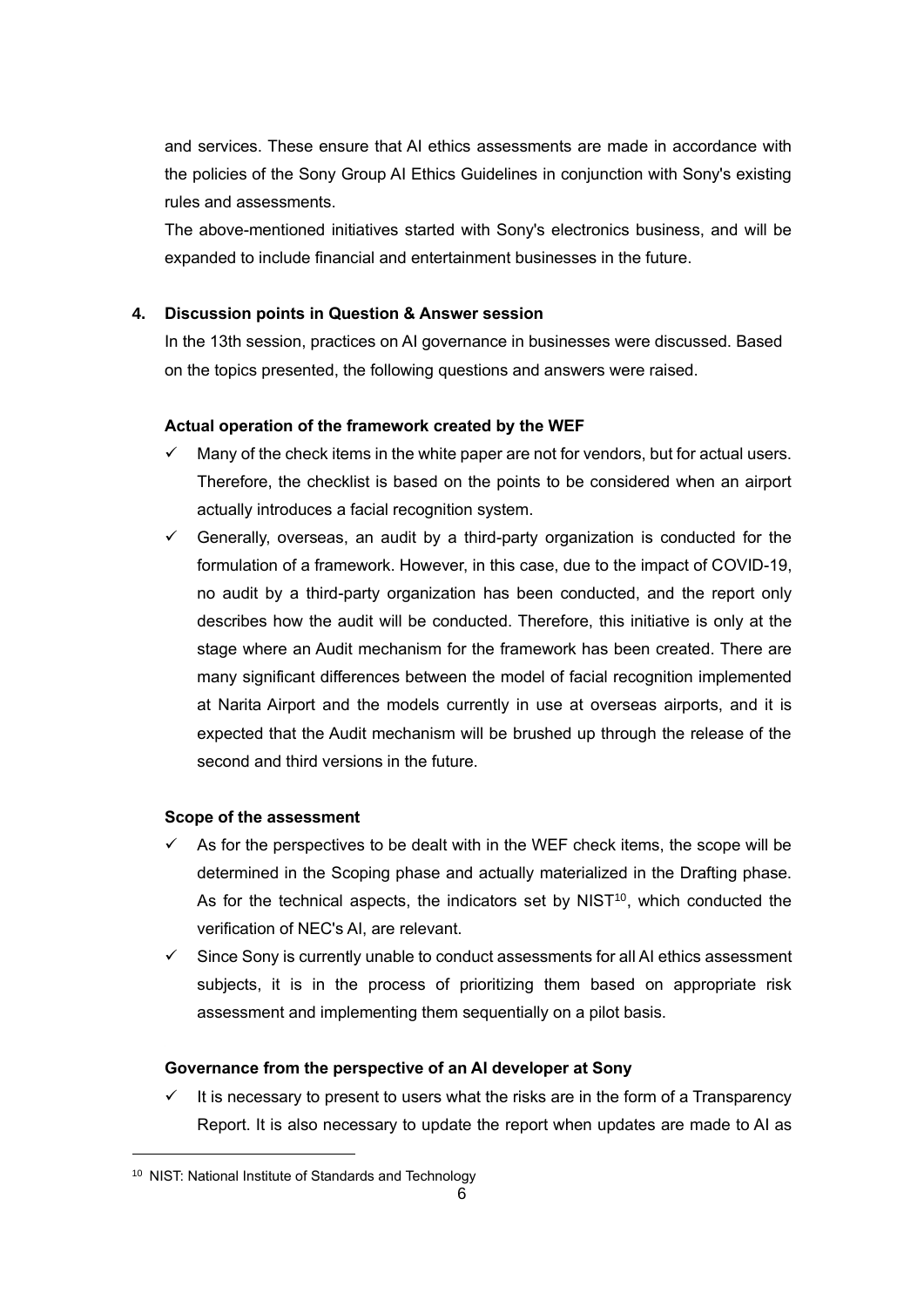well.

- $\checkmark$  As re-training, data addition, and updating of AI products are made, the idea is to take them through the planning phase of the commercialization process, where they are monitored and assessed.
- $\checkmark$  Audit of developed products/services is still an issue.

# **Governance from the perspective of an AI user at Sony**

- $\checkmark$  In the case of using other companies' recognizers, etc., if there is something that can be tested as a final product, the policy is to test it and then if necessary, provide feedback to the vendor providing the product and request improvements.
- $\checkmark$  If the above is difficult, the company intends to explain the risks of the product to customers, including the limitations of AI functions.
- $\checkmark$  Discussions have begun within Sony on how to counter the potential risks posed by the AI currently in use, which could result in deviations from internal governance policies.

# **Key Considerations in Developing Sony AI Guidelines**

- $\checkmark$  While focusing on AI ethics, the company valued the idea of not inhibiting the creation of innovation.
- $\checkmark$  Efforts are being made to ensure that the workload in the form of assessments does not become too heavy.
- $\checkmark$  It has been communicated within the company that the establishment of the guidelines does not mean that existing activities will be restricted, but rather that it is a new business opportunity.
- ✓ It is also important to note that employees should be aware of the growing social demand for AI ethics.

# **AI Regulation<sup>11</sup> prepared by the EU**

- Since the European trend is likely to propagate worldwide, Japan should also make preparations for examining the regulatory content in stages and make efforts to cover them, even if it does not incorporate all of them.
- $\checkmark$  The key is how to reduce proposed AI regulations for the sake of industry and innovation while using one aspect of the regulations without over-regulation. For this purpose, the focus will be on whether we can propose persuasive mitigation measures by accumulating case studies.

<sup>11</sup> https://ec.europa.eu/commission/presscorner/detail/en/ip\_21\_1682